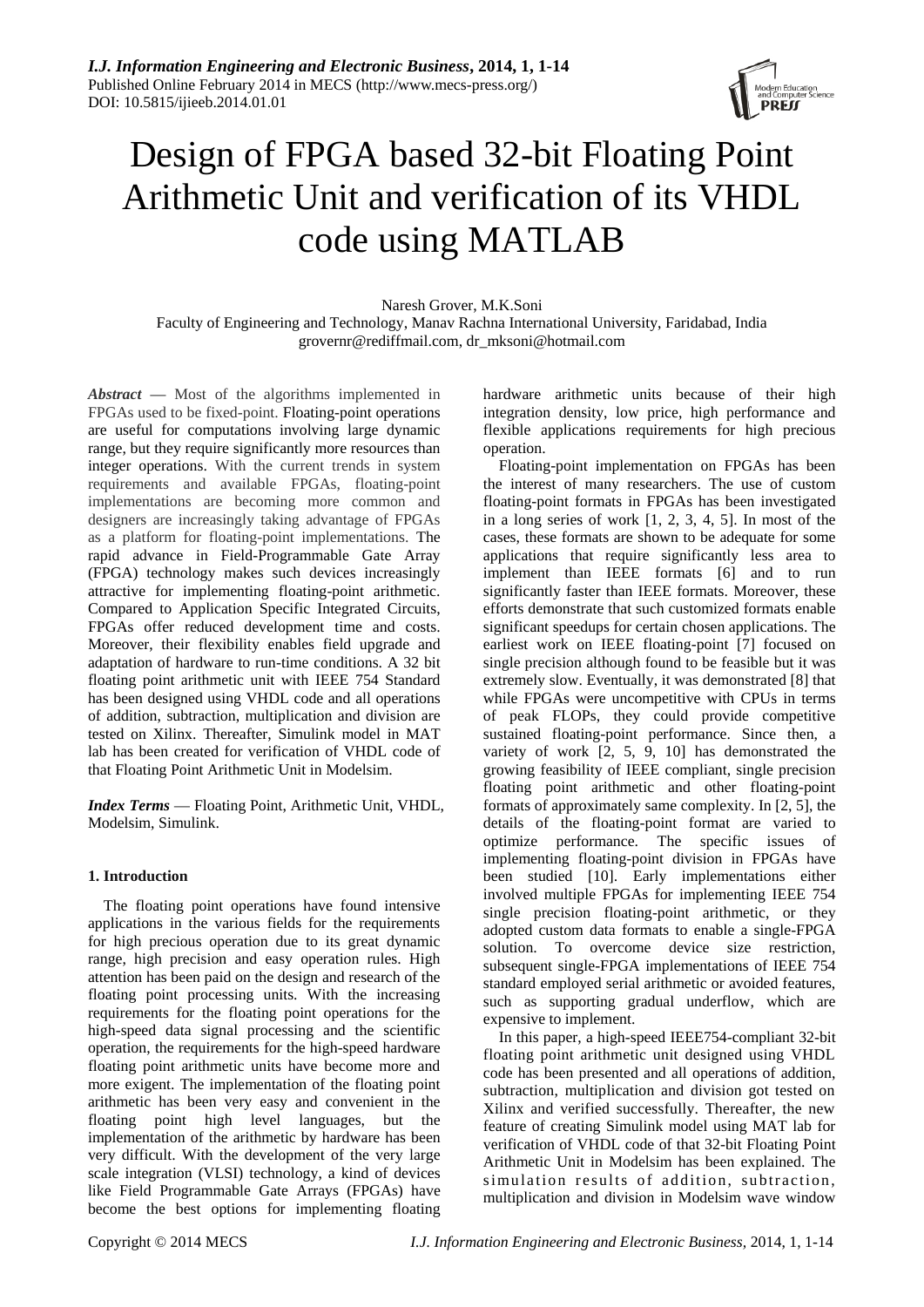have been demonstrated.

The rest of the paper is organized as follows. Section 2 presents the general floating point architecture. Section 3 explains the algorithms used to write VHDL codes for implementing 32 bit floating point arithmetic operations: addition/subtraction, multiplication and division. The Section 4 of the paper details the VHDL code and behaviour model for all above stated arithmetic operation. The section 5 explains the design steps along with experimental method to create Simulink model in MAT lab for verification of VHDL code in Modelsim and the results are shown and discussed in its section 6 while section 7 concludes the paper with further scope of work.

## **2. Floating Point Architecture**

Floating point numbers are one possible way of representing real numbers in binary format; the IEEE 754 [11] standard presents two different floating point formats, Binary interchange format and Decimal interchange format. This paper focuses only on single precision normalized binary interchange format. Figure 1 shows the IEEE 754 single precision binary format representation; it consists of a one bit sign (S), an eight bit exponent (E), and a twenty three bit fraction (M) or Mantissa.

32 bit Single Precision Floating Point Numbers IEEE standard are stored as:

S EEEEEEEE MMMMMMMMMMMMMMMMMMMM

S:  $Sign - 1 bit$  E: Exponent – 8 bits M: Mantissa – 23 bits Fraction



Figure.1: IEEE 754 single precision binary format representation

The value of number V:

If  $E=255$  and F is nonzero, then  $V=$  Nan ("Not a Number")

If  $E=255$  and F is zero and S is 1, then V = - Infinity

If  $E=255$  and F is zero and S is 0, then  $V=$  Infinity

If 0<E<255 then V=  $(-1)$  \*\*S \* 2 \*\*  $(E-127)$  \*  $(1,F)$ (exponent range  $= -127$  to  $+128$ )

If E=0 and F is nonzero, then V=  $(-1)$  \*\*S \* 2 \*\*  $(-126)$ \* (0.F) ("un-normalized" values")

If  $E=0$  and F is zero and S is 1, then  $V=-0$ If  $E=0$  and M is zero and S is 0, then  $V=0$ 

An extra bit is added to the mantissa to form what is called the significand. If the exponent is greater than 0 and smaller than 255, and there is 1 in the MSB of the significand then the number is said to be a normalized number; in this case the real number is represented by  $(1)$ 

$$
V = (-1s) * 2(E - Bias) * (1.M)
$$
 (1)

Where  $M = m22 \t2^{-1} + m21 \t2^{-2} + m20 \t2^{-3} + ... + m1 \t2^{-1}$  $22+$ m0  $2^{-23}$ ; Bias = 127.

#### **3. Algorithms for Floating Point Arithmetic Unit**

The algorithms using flow charts for floating point addition/subtraction, multiplication and division have been described in this section, that become the base for writing VHDL codes for implementation of 32-bit floating point arithmetic unit.

## *3.1 Floating Point Addition / Subtraction*

The algorithm for floating point addition is explained through flow chart in Figure 2. While adding the two floating point numbers, two cases may arise. Case I: when both the numbers are of same sign i.e. when both the numbers are either +ve or –ve. In this case MSB of both the numbers are either 1 or 0. Case II: when both the numbers are of different sign i.e. when one number is +ve and other number is –ve. In this case the MSB of one number is 1 and other is 0.

## **Case I: - When both numbers are of same sign**

Step 1:- Enter two numbers N1 and N2, E1, S1 and E1, S2 represent exponent and significand of N1 and N2 respectively.

Step 2:- Is E1 or E2 =  $\degree$ 0'. If yes; set hidden bit of N1 or N2 is zero. If not; then check if  $E2 > E1$ , if yes swap N1 and N2 and if  $E1 > E2$ ; contents of N1 and N2 need not to be swapped.

Step 3:- Calculate difference in exponents d=E1-E2. If d  $=$   $\degree$ 0" then there is no need of shifting the significand. If d is more than "0" say "y" then shift S2 to the right by an amount "y" and fill the left most bits by zero. Shifting is done with hidden bit.

Step 4:- Amount of shifting i.e. 'y' is added to exponent of N2 value. New exponent value of  $E2=$  (previous  $E2$ )  $+$  'y'. Now result is in normalize form because  $E1 = E2$ .

Step 5:- Check if N1 and N2 have different sign, if 'no';

Step 6:- Add the significands of 24 bits each including hidden bit S=S1+S2.

Step 7:- Check if there is carry out in significand addition. If yes; then add "1" to the exponent value of either E1 or new E2. After addition, shift the overall result of significand addition to the right by one by making MSB of S as '1' and dropping LSB of significand.

Step 8:- If there is no carry out in step 6, then previous exponent is the real exponent.

Step 9:- Sign of the result i.e.  $MSB = MSB$  of either N1 or N2.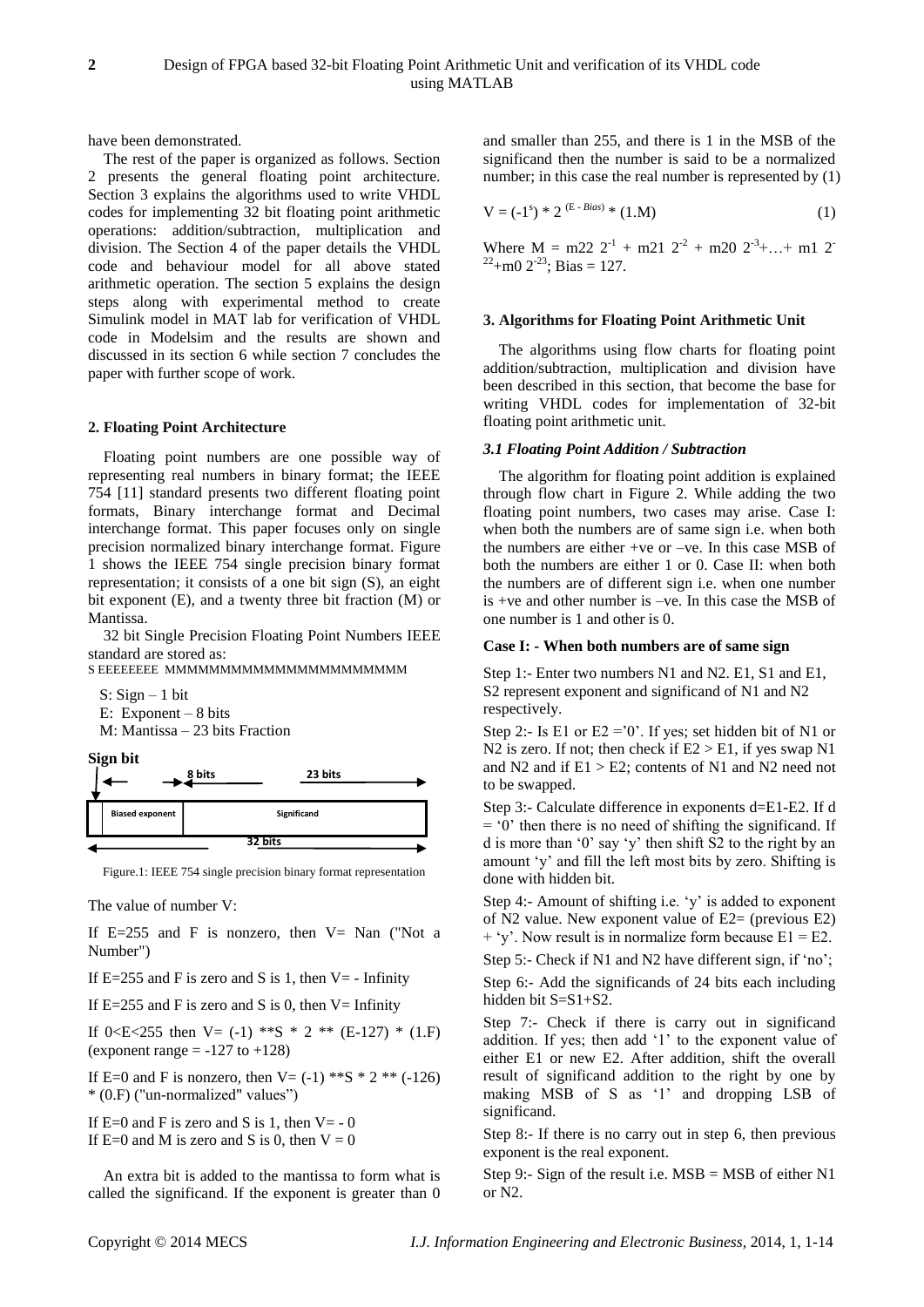Step 10:- Assemble result into 32 bit format excluding 24th bit of significand i.e. hidden bit.

#### **Case II: - When both numbers are of different sign**

Step 1, 2, 3 & 4 are same as done in case I.

Step 5:- Check if N1 and N2 have different sign, if "Yes";

Step 6:- Take 2"s complement of S2 and then add it to S1 i.e. S=S1+ (2's complement of S2).

Step 7:- Check if there is carry out in significand

addition. If yes; then discard the carry and also shift the

result to left until there is "1" in MSB and also count the amount of shifting say "z".

Step 8:- Subtract 'z' from exponent value either from E1 or E2. Now the original exponent is  $E1-z^2$ . Also append the "z" amount of zeros at LSB.

Step 9:- If there is no carry out in step 6 then MSB must be '1' and in this case simply replace 'S' by 2's complement.

Step 10:- Sign of the result i.e.  $MSB = Sign$  of the larger number either MSB of N1or it can be MSB of N2.

Step 11:- Assemble result into 32 bit format excluding 24th bit of significand i.e. hidden bit.



Figure. 2: Flow Chart for floating point Addition/Subtraction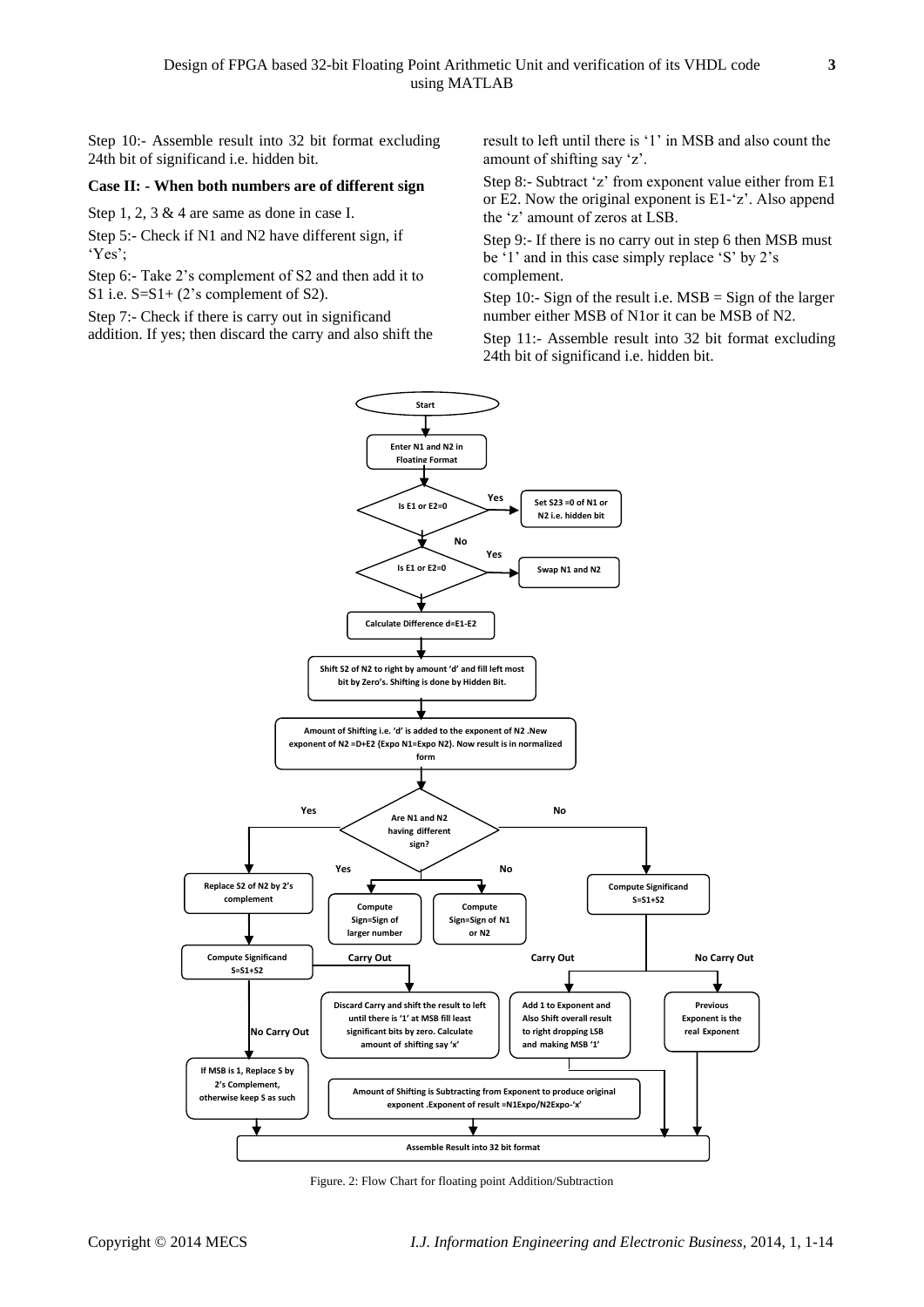In this algorithm three 8-bit comparators, one 24-bit and two 8-bit adders, two 8-bit subtractors, two shift units and one swap unit are required in the design.

First 8-bit comparator is used to compare the exponent of two numbers. If exponents of two numbers are equal then there is no need of shifting. Second 8-bit comparator compares exponent with zero. If the exponent of any number is zero set the hidden bit of that number zero. Third comparator is required to check whether the exponent of number 2 is greater than number 1. If the exponent of number 2 is greater than number 1 then the numbers are swapped.

One subtractor is required to compute the difference between the 8-bit exponents of two numbers. Second subtractor is used if both the numbers are of different sign than after addition of the significands of two numbers if carry appears. This carry is subtracted from the exponent using 8-bit subtractor.

One 24-bit adder is required to add the 24-bit significands of two numbers. One 8-bit adder is required if both the numbers are of same sign than after addition of the significands of two numbers if carry appears. This carry is added to the exponent using 8-bit adder. Second 8-bit adder is used to add the amount of shifting to the exponent of smaller number.

One swap unit is required to swap the numbers if N2 is greater than N1. Swapping is normally done by taking the third variable. Two shift units are required one is shift left and second is shift right.

#### *3.2 Floating Point Multiplication*

The algorithm for floating point multiplication is explained through flow chart in Figure 3. Let N1 and N2 are normalized operands represented by S1, M1, E1 and S2, M2, E2 as their respective sign bit, mantissa (significand) and exponent. Basically following four steps are used for floating point multiplication.

1. Multiply signifcands, add exponents, and determine sign

M=M1\*M2

E=E1+E2-Bias

S=S1XORS2

2. Normalize Mantissa M (Shift left or right by 1) and update exponent E

3. Rounding the result to fit in the available bits

4. Determine exception flags and special values for overflow and underflow.



Figure. 3: Flow Chart for floating point Multiplication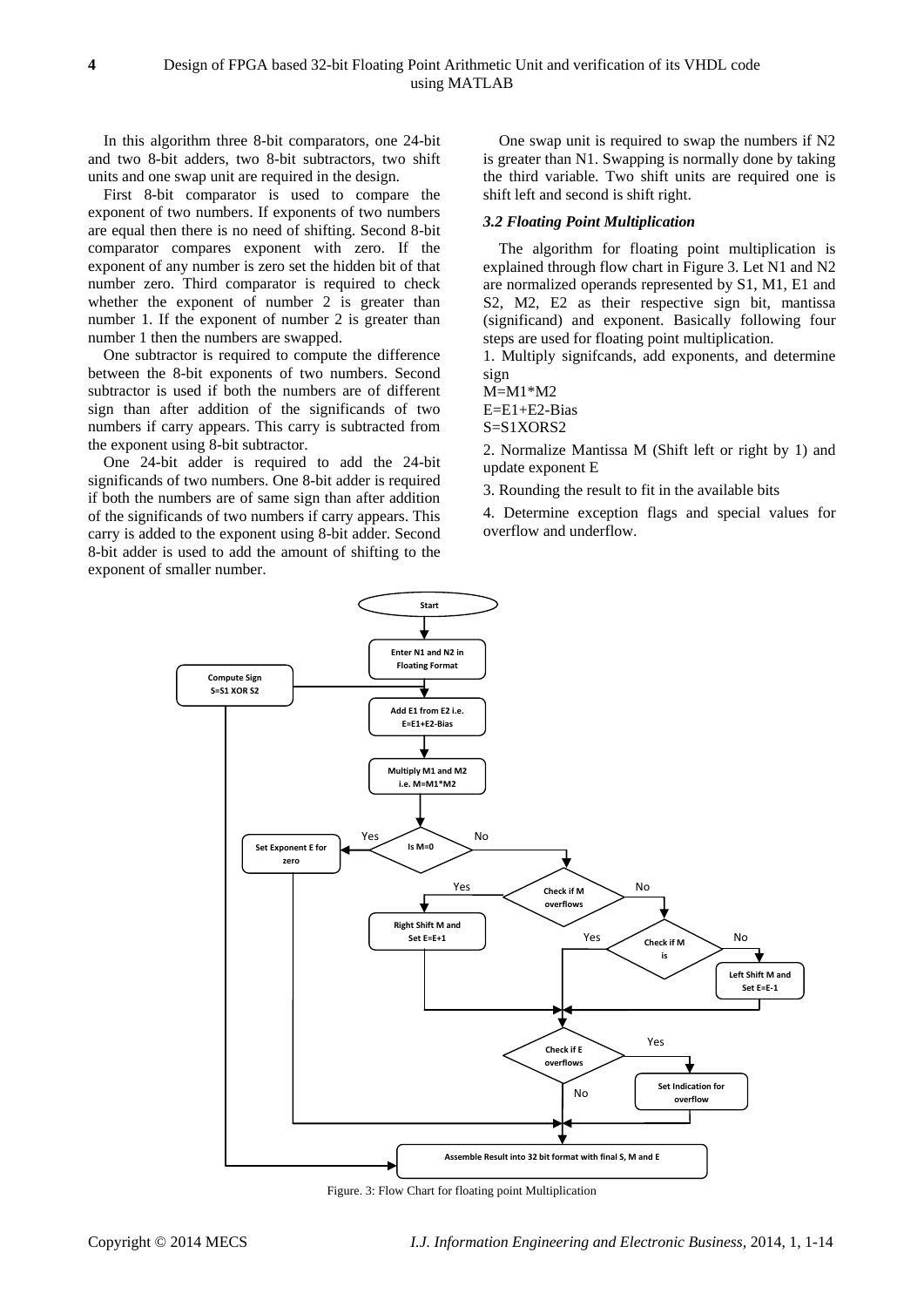Sign Bit Calculation: The result of multiplication is a negative sign if one of the multiplied numbers is of a negative value and that can be obtained by XORing the sign of two inputs.

Exponent Addition is done through unsigned adder for adding the exponent of the first input to the exponent of the second input and after that subtract the Bias (127) from the addition result (i.e. E1+E2 - Bias). The result of this stage can be called as intermediate exponent.

Significand Multiplication is done for multiplying the unsigned significand and placing the decimal point in the multiplication product. The result of significand multiplication can be called as intermediate product (IP). The unsigned significand multiplication is done on 24 bit.

The result of the significand multiplication (intermediate product) must be normalized to have a leading '1' just to the left of the decimal point (i.e. in the bit 46 in the intermediate product). Since the inputs are normalized numbers then the intermediate product has the leading one at bit 46 or 47. If the leading one is at bit 46 (i.e. to the left of the decimal point) then the intermediate product is already a normalized number and no shift is needed. If the leading one is at bit 47 then the intermediate product is shifted to the right and the exponent is incremented by 1.

Overflow/underflow means that the result's exponent is too large/small to be represented in the exponent field. The exponent of the result must be 8 bits in size, and

must be between 1 and 254 otherwise the value is not a normalized one .An overflow may occur while adding the two exponents or during normalization. Overflow due to exponent addition can be compensated during subtraction of the bias; resulting in a normal output value (normal operation). An underflow may occur while subtracting the bias to form the intermediate exponent. If the intermediate exponent  $< 0$  then it is an underflow that can never be compensated; if the intermediate exponent  $= 0$  then it is an underflow that may be compensated during normalization by adding 1 to it .When an overflow occurs an overflow flag signal goes high and the result turns to ±Infinity (sign determined according to the sign of the floating point multiplier inputs). When an underflow occurs an underflow flag signal goes high and the result turns to ±Zero (sign determined according to the sign of the floating point multiplier inputs).

## *3.3 Floating Point Division*

The algorithm for floating point multiplication is explained through flow chart in Figure 4. Let N1 and N2 are normalized operands represented by S1, M1, E1 and S2, M2, E2 as their respective sign bit, mantissa (significand) and exponent. If let us say we consider  $x=N1$  and  $d=N2$  and the final result q has been taken as "x/d". Again the following four steps are used for floating point division.



Figure. 4: Flow Chart for floating point Division  $(q = x/d; N1=x$  and  $N2=d)$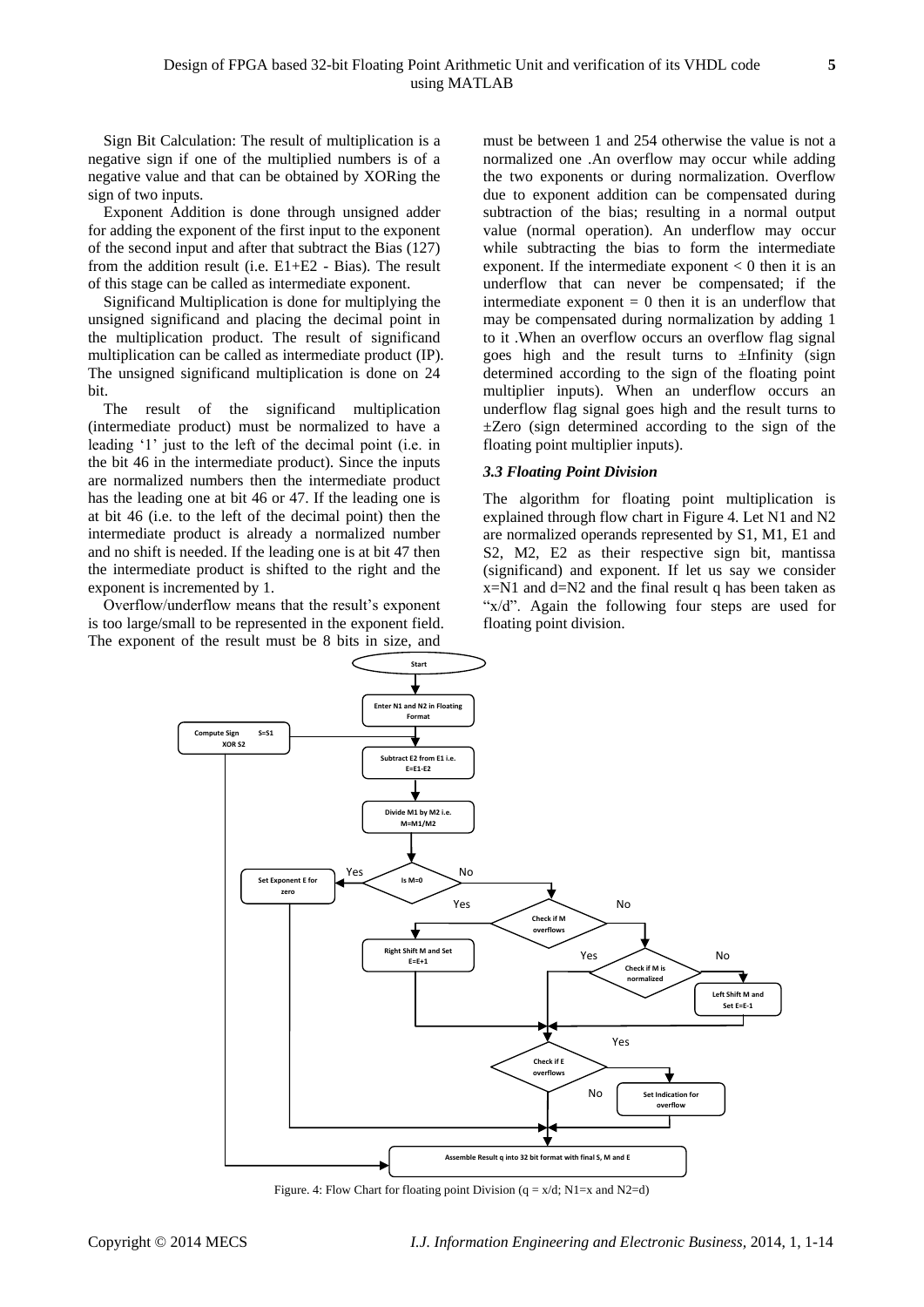1. Divide signifcands, subtract exponents, and determine sign

 $M=M1/M2$ E=E1-E2 S=S1XORS2

2. Normalize Mantissa M (Shift left or right by 1) and update exponent E

3. Rounding the result to fit in the available bits

4. Determine exception flags and special values

The sign bit calculation, mantissa division, exponent subtraction (no need of bias subtraction here), rounding the result to fit in the available bits and normalization is done in the similar way as has been described for multiplication.

# **4. VHDL Code**

This section illustrates the main steps of VHDL code that has been used to implement the 32-bit floating point arithmetic functions: addition/subtraction, multiplication and division. It includes the arithmetic structure followed by behavior model for different arithmetic functions for 32-bit floating point format following IEEE 754 standards.

# **ARITHMETIC UNIT STRUCTURE**

entity fp\_alu is

port(in1,in2:in std\_logic\_vector(31 downto 0);

clk:in std\_logic;

sel:in std\_logic\_vector(1 downto 0);

output1:out std\_logic\_vector(31 downto 0));

end fp\_alu;

architecture fp\_alu\_struct of fp\_alu is

component divider is

port(

```
clk : in std logic;
```
res : in std\_logic;

```
GO : in std logic;
```
 $x$  : in std\_logic\_vector(31 downto 0);

```
y : in std_logic_vector(31 downto 0);
```
 $z$  : out std logic vector(31 downto 0); done : out std\_logic;

```
 overflow : out std_logic
```
);

end component; component fpa\_seq is

port(

n1,n2:in std\_logic\_vector(32 downto 0); clk:in std\_logic;

sum:out std\_logic\_vector(32 downto 0)

```
);
```
end component;

component fpm is

port(in1,in2:in std\_logic\_vector(31 downto 0);

out1:out std\_logic\_vector(31 downto 0)

);

end component;

signal out fpa: std\_logic\_vector $(32$  downto 0); signal out\_fpm,out\_div: std\_logic\_vector(31 downto 0); signal in1\_fpa,in2\_fpa: std\_logic\_vector(32 downto 0);

begin

in1\_fpa<=in1&'0';

in2  $fpa \leq in2&0$ ';

fpa1:fpa\_seq port map(in1\_fpa,in2\_fpa,clk,out\_fpa);

fpm1:fpm port map(in1,in2,out\_fpm);

fpd1:divider port map(clk,'0','1',in1,in2,out\_div);

process(sel,clk)

begin

if(sel="01")then

output1<=out\_fpa(32 downto 1);

elsif(sel="10")then

output1<=out\_fpm;

elsif(sel="11")then

output1<=out\_div; end if;

end process;

end fp\_alu\_struct;

# **FPA BEHAVIOUR**

entity fpa\_seq is port(n1,n2:in std\_logic\_vector(32 downto 0); clk:in std\_logic; sum:out std\_logic\_vector(32 downto 0)); end fpa\_seq; architecture Behavioral of fpa\_seq is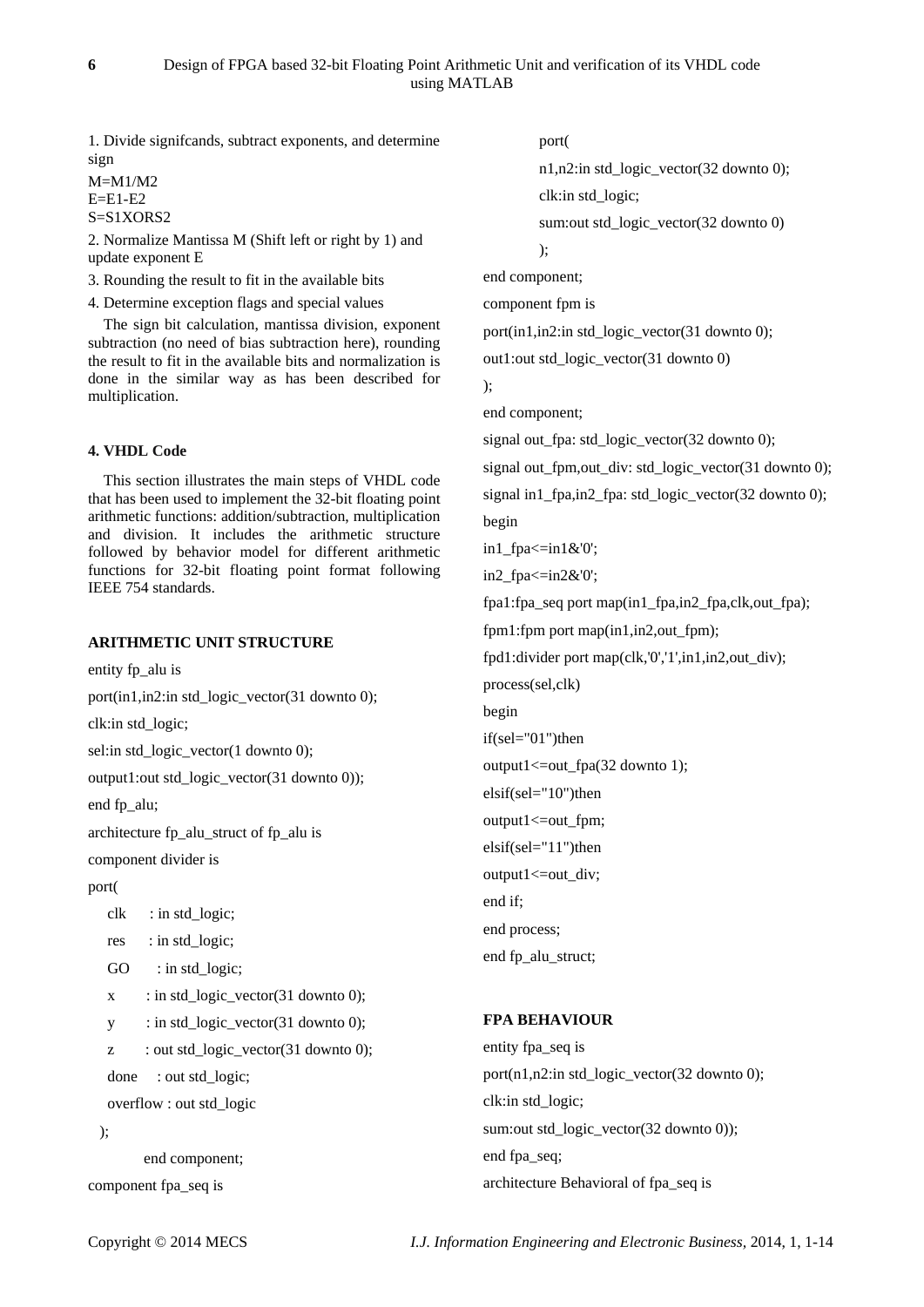# Design of FPGA based 32-bit Floating Point Arithmetic Unit and verification of its VHDL code **7** using MATLAB

| --signal f1,f2:std_logic_vector(23 downto<br>$0$ ):="000000000000000000000000000";  | else                                                                          |  |  |
|-------------------------------------------------------------------------------------|-------------------------------------------------------------------------------|--|--|
| signal sub_e:std_logic_vector(7 downto<br>$0$ :="00000000";                         | $s3:=s3;$<br>$-$ end if;                                                      |  |  |
| --signal addi:std_logic_vector(34 downto 0);                                        | -----------------------same sign start                                        |  |  |
| signal c_temp:std_logic:='0';--_vector(34 downto 0);                                | ---------------adder 8 calling---------------                                 |  |  |
| signal shift_count1:integer:=0;                                                     | adder8(e2,d,e3);                                                              |  |  |
| signal num2_temp2: std_logic_vector(32 downto                                       | $sub_e \ll = e3$ ;                                                            |  |  |
|                                                                                     | num1_temp:=n1(32)& e1 & s1;                                                   |  |  |
| signal s33:std_logic_vector(23 downto<br>$0$ ):="000000000000000000000000000";      | num2_temp:=n2(32)& e3 & s3;<br>---------------adder 23 calling--------------- |  |  |
| signal s2_temp :std_logic_vector(23 downto<br>$0$ ):="000000000000000000000000000"; | $adder23(s1,s3,s4,c_out);$                                                    |  |  |
| signal diff:std_logic_vector(7 downto 0):="00000000";                               | $-s2$ _temp $\leq$ =s4;                                                       |  |  |
|                                                                                     | c_temp<=c_out;                                                                |  |  |
| --------------------                                                                | $if(c_out='1')$ then                                                          |  |  |
| sub(e1,e2,d);                                                                       | $-shif1(s4,s_1,s5);$                                                          |  |  |
| if(d>="00011100")then                                                               | $-s2$ _temp $\leq$ =s5;                                                       |  |  |
| $sum < = num1$ ;                                                                    | $s33 \leq s4$ ;                                                               |  |  |
| $elsif(d<"00011100")$ then                                                          | $s5:=1' \& s4(23$ downto 1);                                                  |  |  |
| shift_count:=conv_integer(d);                                                       | $s2$ _temp $\leq$ = $s5$ ;                                                    |  |  |
| shift_count1<=shift_count;                                                          | adder8(e3,"00000001",e4);                                                     |  |  |
| num2_temp2<=num2;                                                                   | $e3:=e4;$                                                                     |  |  |
| $-s2$ _temp $\leq$ =s2;                                                             | $-sub_e \leq -e4$ ;                                                           |  |  |
|                                                                                     | sum $\leq$ n1(32) & e3 & s5;                                                  |  |  |
| --------------------                                                                | else                                                                          |  |  |
| $shift(s2, shift_count, s3);$                                                       | sum $\leq$ n1(32) & e3 & s4;                                                  |  |  |
| $-s33 \leq s3$ ;                                                                    | end if;                                                                       |  |  |
| ------------sign bit checking------                                                 | end if;                                                                       |  |  |
| if $(num1(32)/=num2(32))$ then                                                      | end if;                                                                       |  |  |
| $s3:=(not(s3)+1');---2's complement$                                                | end if;----same sign end                                                      |  |  |
| $adder23(s1,s3,s4,c_out);$                                                          | end if;                                                                       |  |  |
| $if(c_out='1')$ then                                                                | ------final result assembling-----------                                      |  |  |
| shift_left(s4,d_shl,ss4);                                                           | --sum_temp<= $n1(32)$ & e1 & s4;                                              |  |  |
| $sub(e1,d\_shl,ee4);$                                                               | $-sum < = n1(32)$ & e3 & s4;                                                  |  |  |
| sum <= $n1(32)$ & ee4 & ss4;                                                        | end process;                                                                  |  |  |
| else                                                                                | end Behavioral;                                                               |  |  |
| $if(s4(23)=1')$ then                                                                |                                                                               |  |  |
| $s4:=(not(s4)+1'); \n--- 2's complement$                                            |                                                                               |  |  |
| sum $\leq$ n1(32) & e1 & ss4;                                                       | <b>FPM BEHAVIOUR</b>                                                          |  |  |
| end if;                                                                             | entity fpm is                                                                 |  |  |
| end if;                                                                             | port(in1,in2:in std_logic_vector(31 downto 0);                                |  |  |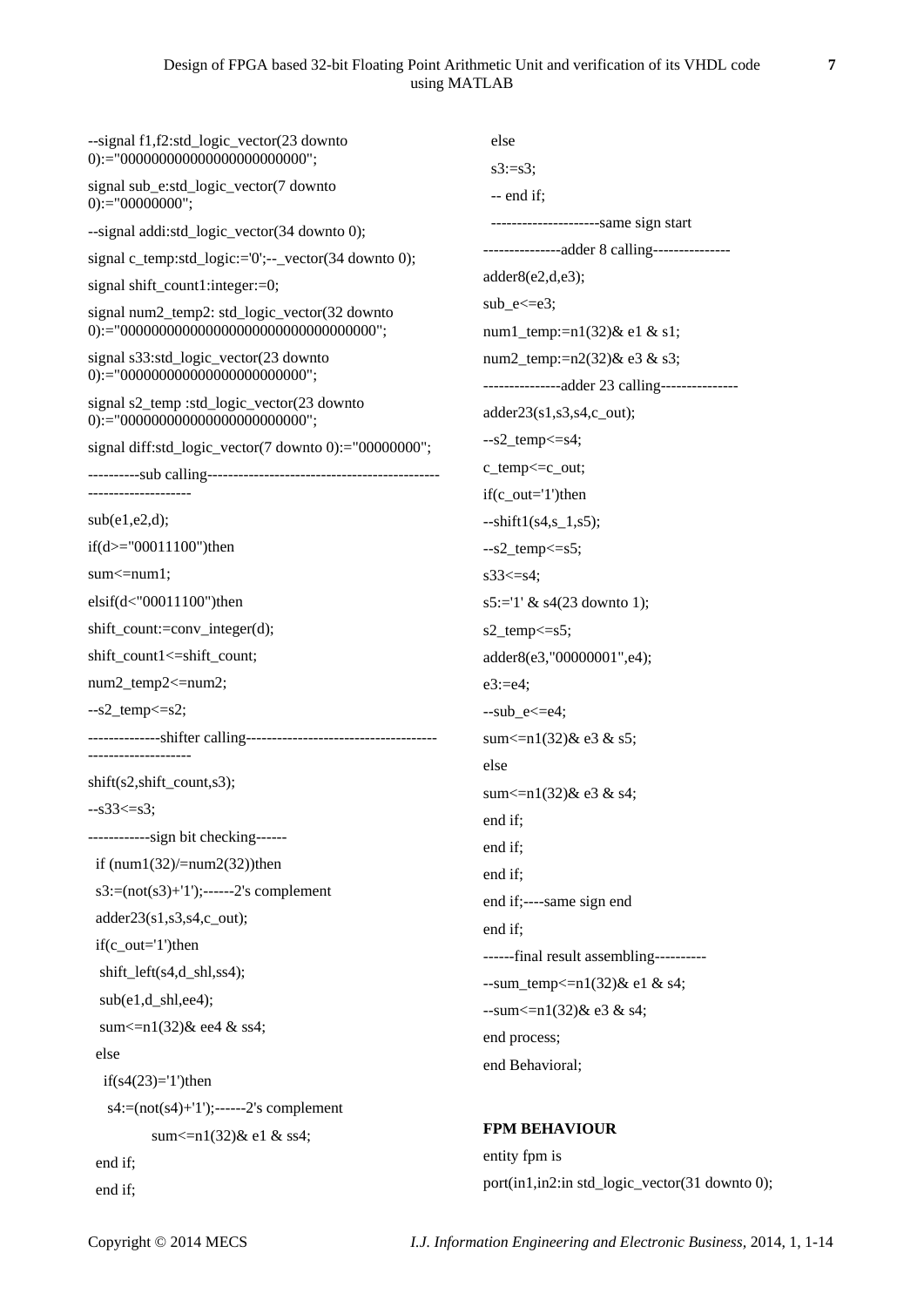out1:out std\_logic\_vector(31 downto 0)); end fpm; architecture Behavioral of fpm is procedure adder( a,b:in std\_logic\_vector(7 downto 0); sout : out STD\_LOGIC\_VECTOR (8 downto  $(0)$ ) is variable g,p:std\_logic\_vector(7 downto 0); variable c:std\_logic\_vector(8 downto 0); variable sout1 :STD\_LOGIC\_VECTOR (7 downto 0); begin  $c(0) := 0$ for i in 0 to 7 loop  $g(i):= a(i)$  and  $b(i)$ ;  $p(i) := a(i)$  xor  $b(i)$ ; end loop; for i in 0 to 7 loop  $c(i+1):=(g(i) \text{ or } (c(i) \text{ and } p(i)))$ ; end loop; for i in 0 to 7 loop sout1(i):=c(i) xor a(i) xor b(i); end loop; sout: $= c(8)$  & sout1; end adder; -------------------------------------------multiplier------------- ----------------- procedure multiplier ( a,b : in STD\_LOGIC\_VECTOR (23 downto 0); y : out STD\_LOGIC\_VECTOR (47 downto 0))is variable temp,prod:std\_logic\_vector(47 downto 0); begin temp:="000000000000000000000000"&a; prod:="000000000000000000000000000000000000000 000000000"; for i in 0 to 23 loop if  $b(i)=1'$  then prod:=prod+temp; end if; temp:=temp(46 downto 0)&'0'; end loop; y:=prod; end multiplier; ---------------------------end multipier---------------------------------------------- begin process(in1,in2) variable sign\_f,sign\_in1,sign\_in2: std\_logic:='0'; variable e1,e2: std\_logic\_vector(7 downto  $0$ :="00000000"; variable add\_expo:std\_logic\_vector(8 downto  $0$ :="000000000"; variable m1,m2: std\_logic\_vector(23 downto 0):="000000000000000000000000"; variable mantisa\_round: std\_logic\_vector(22 downto 0):="00000000000000000000000"; variable prod:std\_logic\_vector(47 downto 0):="00000000000000000000000000000000000000000 0000000"; variable mul\_mantisa :std\_logic\_vector(47 downto 0):="00000000000000000000000000000000000000000 0000000"; variable bias:std\_logic\_vector(8 downto  $0$ :="001111111"; variable bias\_sub:std\_logic\_vector(7 downto  $0$ :="00000000"; variable inc\_bias:std\_logic\_vector(8 downto  $0$ :="000000000"; variable bias\_round:std\_logic\_vector(8 downto  $0$ :="000000000"; begin sign calculation sign in1: $=$ in1(31);  $sign_in2:=in2(31);$ sign  $f:=$ sign in1 xor sign in2: **FPD BEHAVIOUR** entity divider is port( clk : in std\_logic; res : in std\_logic; GO : in std logic;  $x$  : in std\_logic\_vector(31 downto 0); y : in std\_logic\_vector(31 downto 0); z : out std\_logic\_vector(31 downto 0); done : out std\_logic;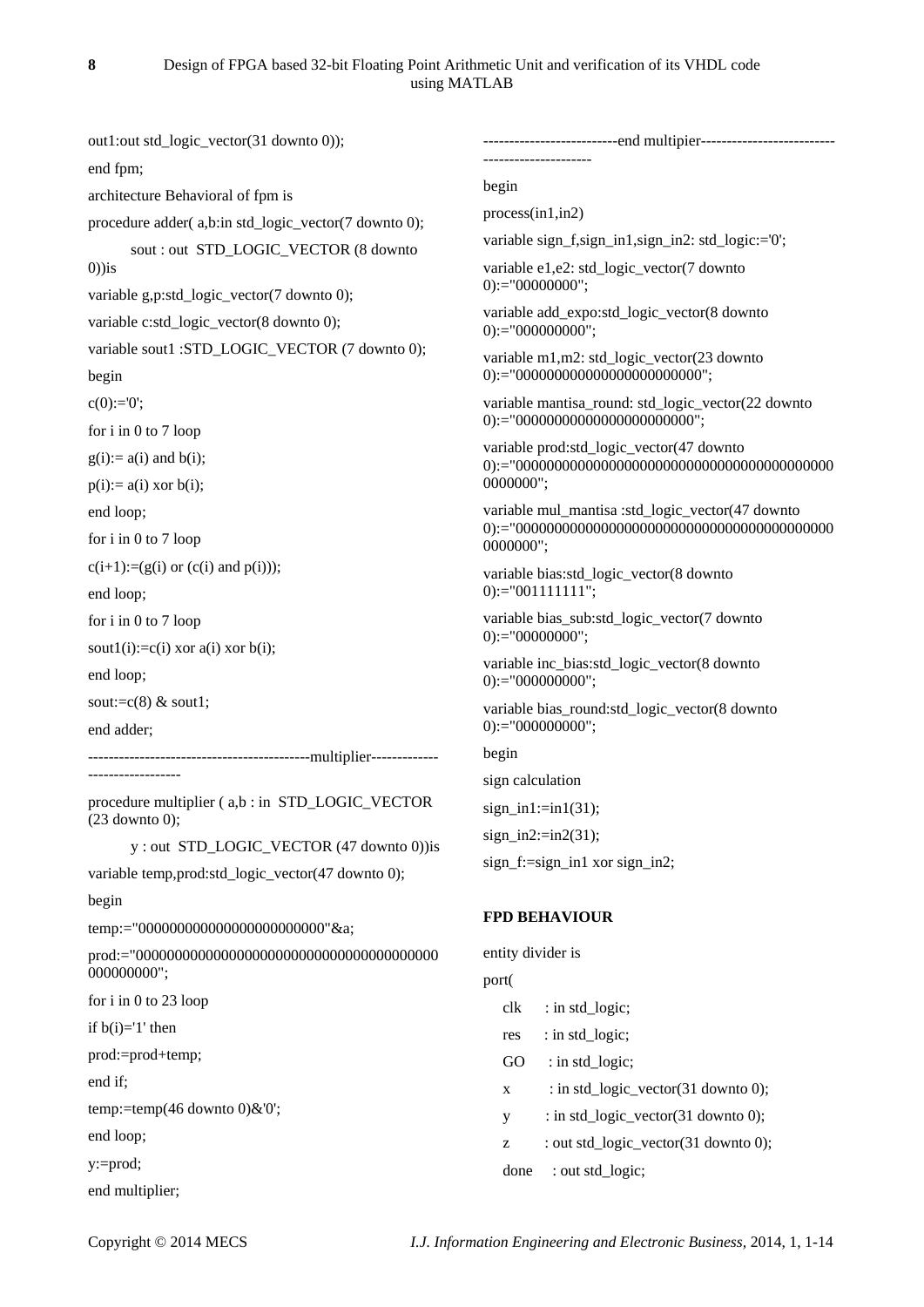```
 overflow : out std_logic
   );
end divider;
architecture design of divider is
signal x_reg : std_logic_vector(31 downto 0);
signal y_reg : std_logic_vector(31 downto 0);
signal x_mantissa : std_logic_vector(23 downto 0); 
signal y_mantissa : std_logic_vector(23 downto 0); 
signal z_mantissa : std_logic_vector(23 downto 0);
signal x_ exponent : std_logic_vector(7 downto 0);
signal y_exponent : std_logic_vector(7 downto 0); 
signal z exponent : std_logic_vector(7 downto 0);
signal x_sign : std_logic;
signal y_sign : std_logic;
signal z sign : std logic;
signal sign : std_logic;
signal SC \therefore integer range 0 to 26;
signal exp : std_logic_vector(9 downto 0);
signal EA : std_logic_vector(24 downto 0);
signal B : std logic vector(23 downto 0);
signal Q : std_logic_vector(24 downto 0);
type states is (reset, idle, s0, s1, s2, s3, s4);
signal state: states;
begin
  x_mantissa <= '1' \& x_reg(22 downto 0);
  x_exponent \leq x_reg(30 downto 23);
 x_sign \leq x_reg(31);
 y_mantissa \leq '1' & y_reg(22 downto 0);
 y_exponent \leq y_reg(30 downto 23);
 y_sign \le y_reg(31);
   process(clk)
   begin
    if clk'event and clk = '1' then
     if res = '1' then
      state \leq reset:
      exp \le (others \Rightarrow '0');sign \leq 0:
      x reg \leq (others \Rightarrow '0');
      y_{\text{reg}} \leq (others \Rightarrow '0');z sign \leq 0';
```
 $z$ \_mantissa  $\leq$  (others  $\Rightarrow$  '0'); z exponent  $\leq$  (others  $\Rightarrow$  '0');  $EA \leq (others \Rightarrow '0')$ ;  $Q \leq (others \Rightarrow '0')$ ;  $B \leq (others \Rightarrow '0')$ ; overflow  $\leq 0$ : done  $\leq$  '0'; else case state is when reset  $\Rightarrow$  state  $\leq$  idle; when idle  $\Rightarrow$ if  $GO = '1'$  then state  $\leq$  s0;  $x_{reg} \leq x;$  $y_{\text{reg}} \leq y$ ; end if; when  $s0 \implies$  state  $\leq s1$ : overflow  $\leq 0$ ;  $SC \le 25$ ; done  $\leq$  '0':  $sign \leq x$ \_sign xor y\_sign;  $EA \leq 0' \& x$ \_mantissa;  $B \le y$  mantissa;  $Q \leq (others \Rightarrow '0')$ ;  $\exp \leftarrow (0^0 \& x \text{ exponent}) + \text{not}$  ("00") & v\_exponent) +  $1 + "0001111111"$ ; when  $s1 \Rightarrow if (y_ {matrix} = x"800000" and$  $y$ \_exponent =  $x''00'$ ) then overflow  $\leq 1$ :  $z$ \_sign  $\le$  sign; z mantissa  $\leq$  (others  $\Rightarrow$  '0'); z exponent  $\leq$  (others  $\Rightarrow$  '1'); done <= '1'; state  $\le$  idle; elsif  $exp(9) = 1'$  or  $exp(7 \text{ down to } 0) = x''00''$  or  $(x$ \_exponent = x"00" and x\_mantissa =  $x$ "00") or  $(y_{exponent} = x''FF''$  and  $y_{ex}$  mantissa =  $x''00''$  then z  $sign \leq sign$ ; z mantissa  $\leq$  (others  $\Rightarrow$  '0');  $z$ \_exponent  $\leq$  (others  $\Rightarrow$  '0'); done  $\leq$ ='1':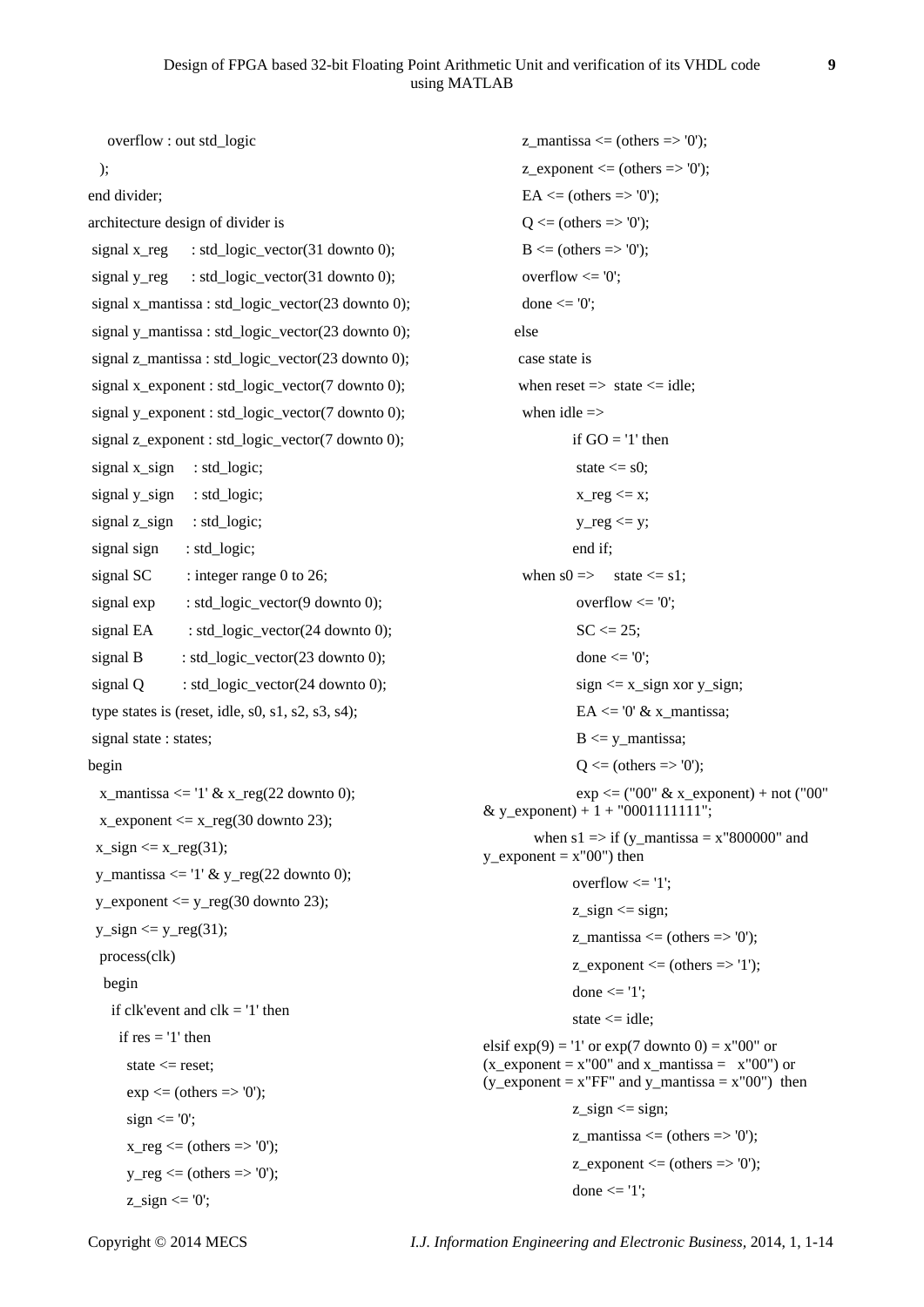# **10** Design of FPGA based 32-bit Floating Point Arithmetic Unit and verification of its VHDL code using MATLAB

| state $\le$ idle;                         | end if;                                                                                            |
|-------------------------------------------|----------------------------------------------------------------------------------------------------|
| else                                      | when $s4 \implies$ if $exp = x''00''$ then                                                         |
| $EA \leq EA + (0' \& \text{not } B) + 1;$ | $z$ _sign $\leq$ sign;                                                                             |
| state $\leq$ s2;                          | $z$ _mantissa <= (others => '0');                                                                  |
| end if;                                   | $z$ _exponent <= (others => '0');                                                                  |
| when $s2 \Rightarrow$                     | elsif $exp(9$ downto $8) = "01"$ then                                                              |
| if $EA(24) = '1'$ then                    | $z$ _sign $\le$ sign;                                                                              |
| $Q(0) \leq 1$ ;                           | $z$ _mantissa <= (others => '0');                                                                  |
| else                                      | $z$ _exponent <= (others => '1');                                                                  |
| $Q(0) \leq 0$                             | else                                                                                               |
| $EA \leq EA + B$ ;                        | $z$ _sign $\le$ sign;                                                                              |
| end if;                                   | z_mantissa $\leq$ Q(24 downto 1);                                                                  |
| $SC \leq SC - 1$ ;                        | $z$ _exponent $\leq$ exp(7 downto 0);                                                              |
| state $\leq$ s3;                          | end if;                                                                                            |
| when $s3 \implies$ if $SC = 0$ then       | done $\le$ $\le$ $\frac{1}{3}$ ;                                                                   |
| if $Q(24) = 0'$ then                      | state $\le$ idle;                                                                                  |
| $Q \le Q$ (23 downto 0) & '0';            | end case;                                                                                          |
| $\exp \leq \exp -1$ ;                     | end if;                                                                                            |
| end if;                                   | end if;                                                                                            |
| state $\leq$ s4;                          | end process;                                                                                       |
| else                                      | $z \le z$ _sign & z_exponent & z_mantissa(22 downto 0);                                            |
| EA <= EA(23 downto 0) & Q(24);            | end design;                                                                                        |
| $Q \le Q(23$ downto 0) & '0';             | The VHDL code written has been tested and verified                                                 |
| state $\le$ s1;                           | on Xilinx ISE 8.1 for all operation. The design<br>utilization summary has been shown in Figure 5. |
|                                           |                                                                                                    |



Figure. 5: Design Utilization Summary of Floating Point Arithmetic Unit on FPGA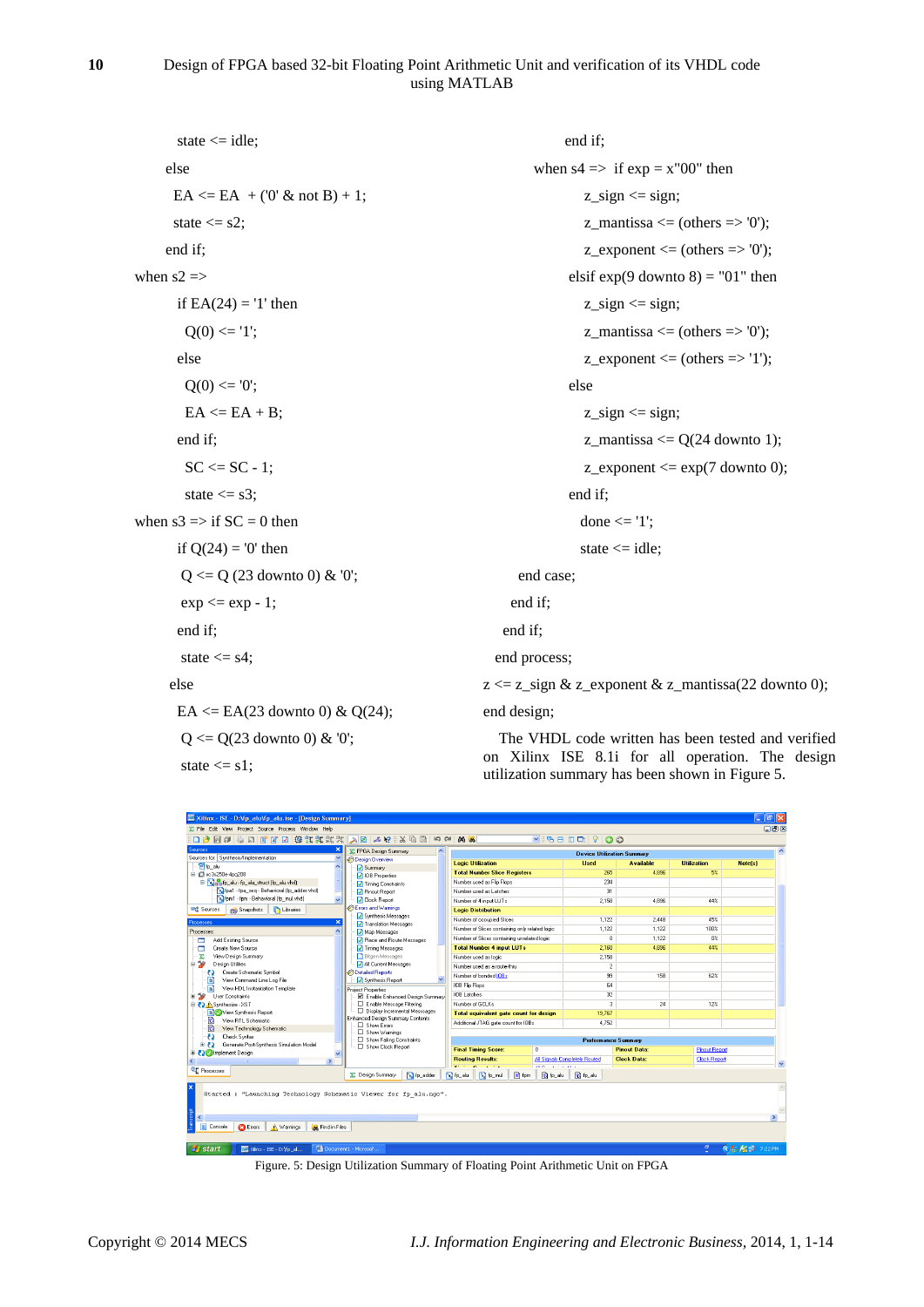## **5. Generation and verification of HDL code using MATLAB**

Generation and verification of HDL code using MATLAB requires compatible versions of MATLAB (Simulink) and HDL Simulator "Modelsim" to be loaded on the same system [13, 14, 15]. The basic design steps to create Simulink model for verification of VHDL code in Modelsim HDL Simulator is shown in the flow chart of Fig. 6.



Figure. 6: Design steps to create Simulink model for verification of VHDL code in Modelsim

The Simulink Model to generate and verify Floating Point arithmetic created is shown in Figure 7. Input 1 and Input 2 are the two 32 bit floating point inputs to the model and 'Select' is set to '01' for Adder, '11' for Divider and '10' for Multiplier. It also has a scope to view the output. A sub-system is created to launch the Modelsim Simulator from Simulink as shown in Fig. 8.





Figure. 8: Simulink sub-system to launch HDL Simulator

# **6. RESULTS**

Double clicking the 'Launch HDL Simulator' in the Simulink model loads the test bench for simulation. The ModelSim Simulator opens a display window for monitoring the simulation as the test bench runs. The wave window in Figure 9 shows the simulation of two exponential inputs and Select set to "01"for "adder" result as HDL waveform. Figure 10 shows the simulation of two decimal inputs for 'adder'. Figure 11 and 12 show the simulation of two decimal inputs for "divider". Figure 13 and 14 show the simulation of two decimal inputs for "multiplier".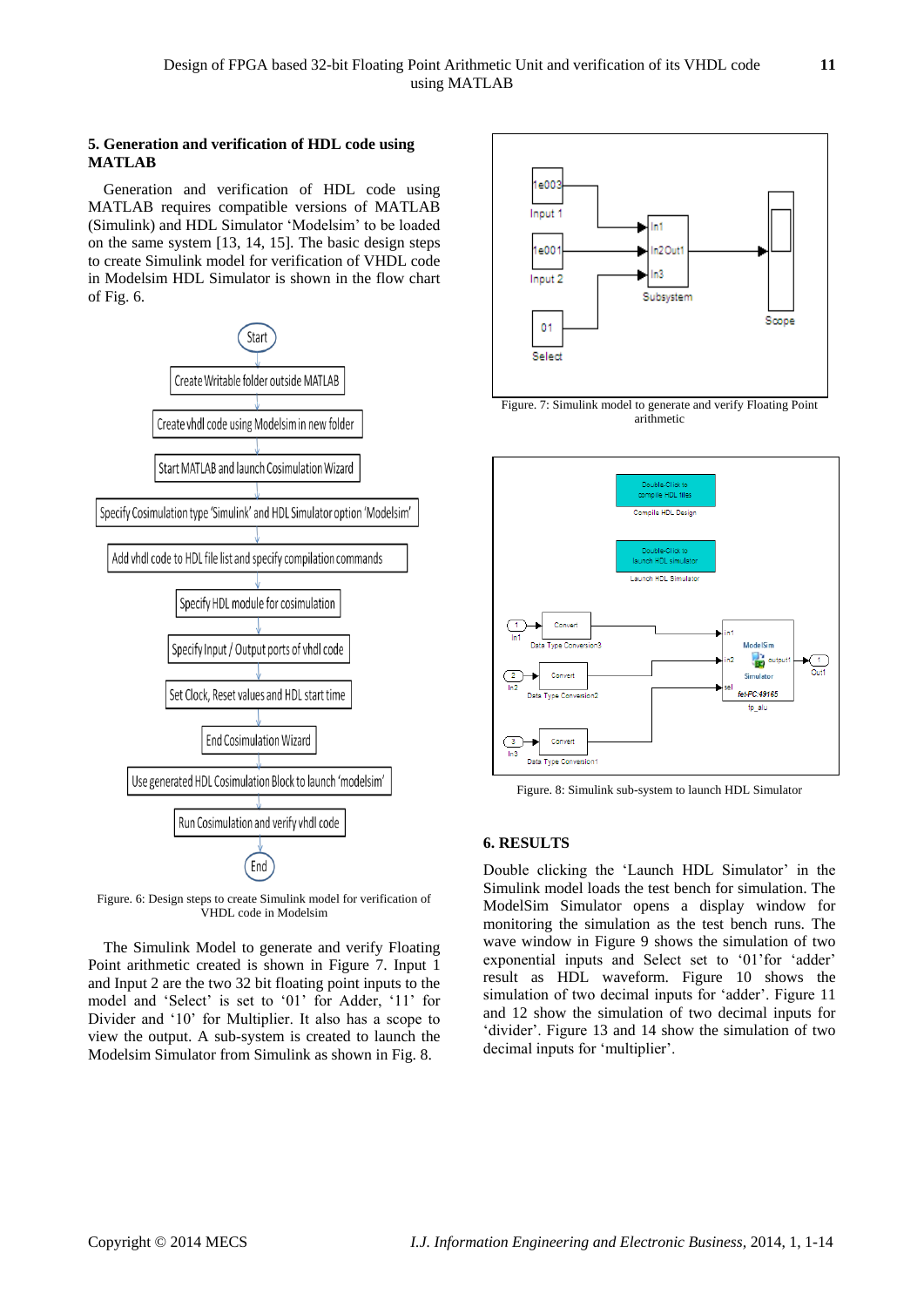

Figure. 9: Simulation result of decimal inputs 1.1 & 1.1 for 'adder' in Modelsim wave window

|                               | Msgs            |                    |                    |         |  |
|-------------------------------|-----------------|--------------------|--------------------|---------|--|
| <b>B-4</b> /fp_alu/in1        | 32h40200000     | 32h3F8CCCCD        | 32h40200000        |         |  |
| $\mathbb{H}$ / $/p$ alu/in2   | 32h40980000     | 32h3F8CCCCD        | 32h40980000        |         |  |
| $\rightarrow$ /fp_alu/dk      |                 |                    |                    |         |  |
| $\blacksquare$ /fp_alu/sel    | 2 <sub>h1</sub> | 2h1                |                    |         |  |
| - / /fp_alu/output1           | 32h41440000     | 32h404CCCCD        | 132h41440000       |         |  |
| B- / fp_alu/out_fpa           | 33h082880000    | 33h08099999A       | 33h082880000       |         |  |
| ■- / /fp_alu/out_fpm          | 32h413E0000     | 32h3F9AE148        | 32h413E0000        |         |  |
| B- / fp_alu/out_div           | 32h3F800000     | 32h3F800000        |                    |         |  |
| $\leftarrow$ /fp_alu/in1_fpa  | 33h080400000    | 33h07F19999A       | 33h080400000       |         |  |
| $\rightarrow$ /fp_alu/in2_fpa | 33h081300000    | 33h07F19999A       | 33h081300000       |         |  |
|                               |                 |                    |                    |         |  |
|                               |                 |                    |                    |         |  |
|                               |                 |                    |                    |         |  |
|                               |                 |                    |                    |         |  |
|                               |                 |                    |                    |         |  |
|                               |                 |                    |                    |         |  |
| LP<br>Now                     | 5600 ns         |                    |                    |         |  |
| AZ 6<br><b>Ourson 1</b>       | 0 <sub>ns</sub> | 4800 <sub>ns</sub> | 5000 <sub>ns</sub> | 5200 ns |  |

Figure. 10: Simulation result of decimal inputs  $2.5 \& 4.75$  for 'adder' in Modelsim wave window

|                                    | Msgs            |              |               |                    |
|------------------------------------|-----------------|--------------|---------------|--------------------|
| D-4 /fp_alu/in1                    | 32h3F8CCCCD     | 32h40200000  | 32h3F8CCCCD   |                    |
| $\blacksquare$ /fp_alu/in2         | 32h3F8CCCCD     | 32h40980000  | 32h3F8CCCCD   |                    |
| / /fp_alu/dk                       |                 |              |               |                    |
| $\blacksquare$ /fp_alu/sel         | 2 <sub>h3</sub> | 2h1          | 2h3           |                    |
| - /p_alu/output1                   | 32h3F06BCA1     | 32h41440000  | 32h3F800000   |                    |
| H-◆ /fp_alu/out_fpa                | 33h08099999A    | 33h082880000 | 133h08099999A |                    |
| ■ / /fp_alu/out_fpm                | 32h3F9AE148     | 32h413E0000  | 32h3F9AE148   |                    |
| /fp_alu/out_div<br>Ŧ               | 32h3F06BCA1     | 32h3F800000  |               |                    |
| $\rightarrow$ /fp_alu/in1_fpa<br>Ŧ | 33h07F19999A    | 33h080400000 | 33h07F19999A  |                    |
| /fp_alu/in2_fpa<br>⊷               | 33h07F19999A    | 33h081300000 | 33h07F19999A  |                    |
|                                    |                 |              |               |                    |
|                                    |                 |              |               |                    |
|                                    |                 |              |               |                    |
|                                    |                 |              |               |                    |
|                                    |                 |              |               |                    |
|                                    |                 |              |               |                    |
| $\sqrt{2}$ 6<br>Now                | 6300 ns         | 5400 ns      | 5600 ns       | 5800 <sub>ns</sub> |

Figure. 11: Simulation result of decimal inputs 1.1 & 1.1 for 'divider' in Modelsim wave window



Figure. 12: Simulation result of decimal inputs  $2.5 \& 4.75$  for 'divider" in Modelsim wave window



Figure. 13: Simulation result of decimal inputs 1.1 & 1.1 for 'multiplier' in Modelsim wave window

|                                                               | <b>Msgs</b>     |               |                               |
|---------------------------------------------------------------|-----------------|---------------|-------------------------------|
| $\blacksquare$ / $\lozenge$ / $\blacksquare$ / $\blacksquare$ | 32h40200000     | 32h3F8CCCCD   | 32h40200000                   |
| $\blacksquare\blacktriangle$ /fp_alu/in2                      | 32h40980000     | 32h3F&CCCCD   | 32h40980000                   |
| http_alu/dk                                                   |                 |               |                               |
| $\blacksquare$ /fp_alu/sel                                    | 2 <sub>h2</sub> | 2h2           |                               |
| Fp_alu/output1<br>Ŧ.                                          | 32h413E0000     | 32h3F9AE148   | 32h413E0000                   |
| /fp_alu/out_fpa<br>$\overline{+}$                             | 33h082880000    | 33h08099999A  | 33h082880000                  |
| /fp_alu/out_fpm<br>$\overline{+}$                             | 32h413E0000     | 32h3F9AE148   | 32h413E0000                   |
| /fp_alu/out_div<br>$\ddot{}$                                  | 32h3F800000     | 32h3F06BCA1   | 32h3F800000                   |
| /fp_alu/in1_fpa<br>$\overline{1}$                             | 33h080400000    | 33h07F19999A  | 33h080400000                  |
| /fp_alu/in2_fpa<br>Ŧ                                          | 33h081300000    | 33h07 #19999A | 33h081300000                  |
|                                                               |                 |               |                               |
|                                                               |                 |               |                               |
|                                                               |                 |               |                               |
|                                                               |                 |               |                               |
|                                                               |                 |               |                               |
|                                                               |                 |               |                               |
| $L = 6$<br>Now                                                | 9100 ns         | 8200 ns       | 8400 ns<br>8600 <sub>ns</sub> |
| Cursor 1                                                      | 0 <sub>ns</sub> |               |                               |

Figure. 14: Simulation result of decimal inputs for 2.5 & 4.75 'multiplier' in Modelsim wave window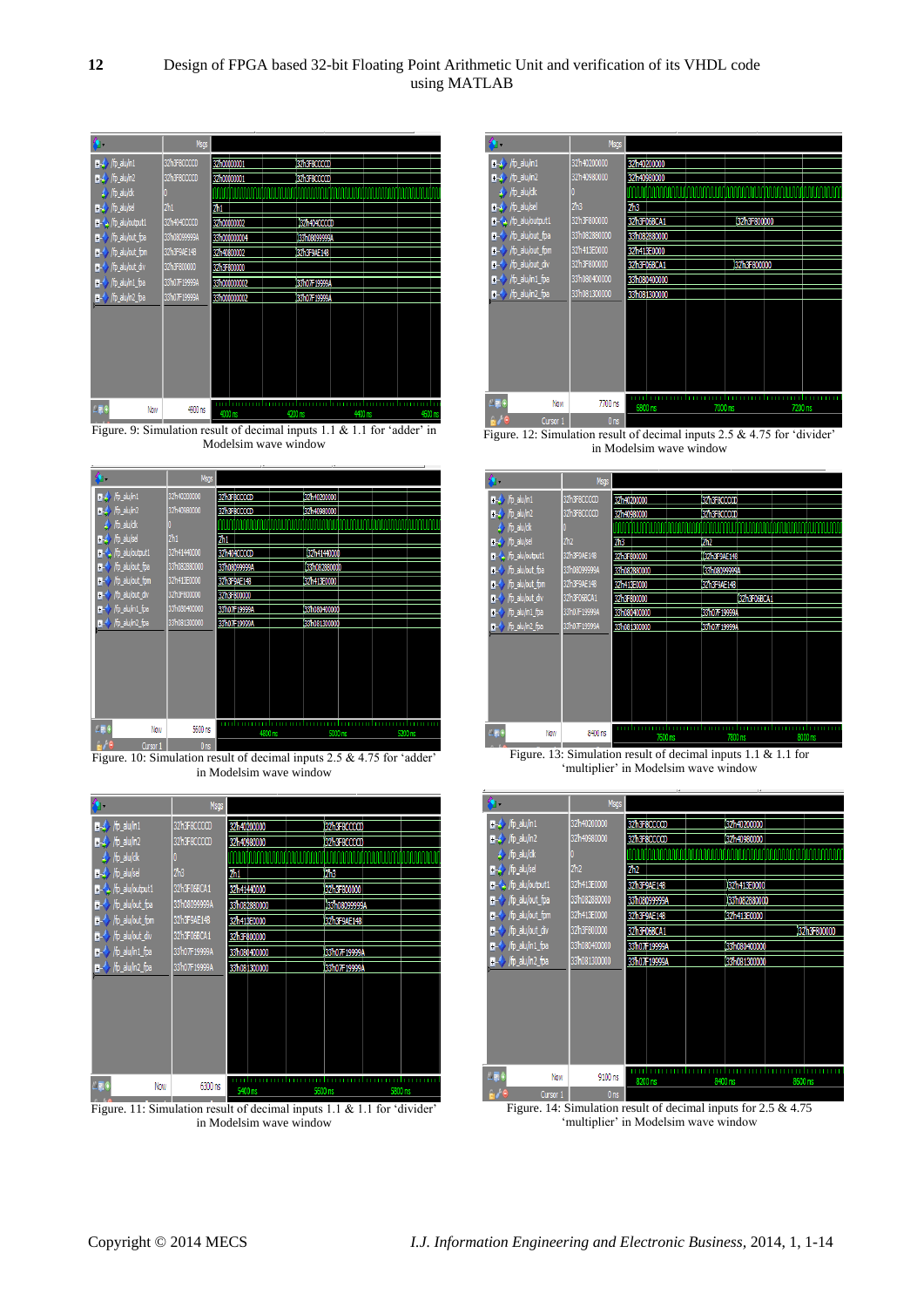Table-I below shows the input output details of the Floating point arithmetic architecture designed and linked using Simulink and Modelsim.

| Table I   |                |              |              |              |  |
|-----------|----------------|--------------|--------------|--------------|--|
| Wave      | <b>Select</b>  | Input 1      | Input 2      | Output       |  |
| Figure 9  | 0 <sub>1</sub> | 32'h3F8CCCCD | 32'h3F8CCCCD | 32'h404CCCCD |  |
| Figure 10 | 01             | 32'h40200000 | 32'h40980000 | 32'h41440000 |  |
| Figure 11 | 11             | 32'h3F8CCCCD | 32'h3F8CCCCD | 32'h3F06BCA1 |  |
| Figure 12 | 11             | 32'h40200000 | 32'h40980000 | 32'h3F800000 |  |
| Figure 13 | 10             | 32'h3F8CCCCD | 32'h3F8CCCCD | 32'h3F9AE148 |  |
| Figure 14 | 10             | 32'h40200000 | 32'h40980000 | 32'h413E0000 |  |

#### **7. Conclusion and Future Scope of Work**

The VHDL code written for complete 32-bit floating point arithmetic unit has been implemented and tested on Xilinx. A process described to create Simulink model in MAT lab for verification of VHDL code in Modelsim HDL Simulator has been used on the same VHDL code and results were found in order. Once the Simulink model has been created using MAT lab for VHDL code, the same can be optimized in MAT lab and the VHDL code can be regenerated with the optimized results and tested on Xilinx to see the improvement in the parameters.

## **References**

- [1] N. Shirazi, A. Walters, and P. Athanas, "Quantitative analysis of floating point arithmetic on fpga based custom computing machines," in Proceedings of the IEEE Symposium on FPGAs for Custom Computing Machines, pp. 155–162, 1995.
- [2] P. Belanovic and M. Leeser, "A library of parameterized floating-point modules and their use,"in Proceedings of the International Conference on Field Programmable Logic and Applications, 2002.
- [3] J. Dido, N. Geraudie, L. Loiseau, O. Payeur, Y. Savaria, and D. Poirier, "A flexible floating-point format for optimizing data-paths and operators in fpga based dsps," in Proceedings of the ACM International Symposium on Field Programmable Gate Arrays, (Monterrey, CA), February 2002.
- [4] A. A. Gaar, W. Luk, P. Y. Cheung, N. Shirazi, and J. Hwang, "Automating customisation of floatingpoint designs," in Proceedings of the International Conference on Field Programmable Logic and Applications, 2002.
- [5] J. Liang, R. Tessier, and O. Mencer, "Floating point unit generation and evaluation for fpgas," in Proceedings of the IEEE Symposium on Field-

Programmable Custom Computing Machines, (Napa Valley, CA), pp. 185–194, April 2003.

- [6] IEEE Standards Board, "IEEE standard for binary floating-point arithmetic," Tech. Rep. ANSI/IEEE Std. 754-1985, The Institute of Electrical and Electronics Engineers, New York, 1985.
- [7] B.Fagin and C. Renard, "Field programmable gate arrays and floating point arithmetic," IEEE Transactions on VLSI, vol. 2, no. 3, pp. 365–367, 1994.
- [8] W. B. Ligon, S. P. McMillan, G. Monn, F. Stivers, K. Schoonover, and K. D. Underwood, "A reevaluation of the praticality of floating-point on FPGAs," in Proceedings of the IEEE Symposium on FPGAs for Custom Computing Machines, (Napa Valley, CA), pp. 206–215, April 1998.
- [9] Z. Luo and M. Martonosi, "Accelerating pipelined integer and floating-point accumulations in configurable hardware with delayed addition techniques," IEEE Transactions on Computers, vol. 49, no. 3, pp. 208–218, 2000.
- [10] X. Wang and B. E. Nelson, "Tradeoffs of designing floating-point division and square root on virtex fpgas," in Proceedings of the IEEE Symposium on Field-Programmable Custom Computing Machines, (Napa Valley, CA), pp. 195–203, April 2003.
- [11] IEEE 754-2008, IEEE Standard for Floating-Point Arithmetic, 2008.
- [12] Simulink HDL Coder 1; User's Guide; 2006-2010 by the MathWorks, Inc.
- [13] [Hikmat N. Abdullah and Hussein A. Hadi](http://www.researchgate.net/researcher/2005572085_Hikmat_N_Abdullah_and_Hussein_A_Hadi/) "Design and Implementation of FPGA Based Software Defined Radio Using Simulink HDL Coder". Engineering and Technology Journal, Iraq, ISSN 1681-6900 01/2010; Vol.28 (No.23):pp.6750-6767.
- [14] [B. K. Mishra,](http://dl.acm.org/author_page.cfm?id=81416604155&coll=DL&dl=ACM&trk=0&cfid=311977209&cftoken=56120389) [S. Save](http://dl.acm.org/author_page.cfm?id=81456633757&coll=DL&dl=ACM&trk=0&cfid=311977209&cftoken=56120389), [R. Mane.](http://dl.acm.org/author_page.cfm?id=81485655580&coll=DL&dl=ACM&trk=0&cfid=311977209&cftoken=56120389) A frame work for model based designing of analog circuits using Simulink. [ICWET '11](http://www.icwet.co.cc/) Proceedings of the International Conference & Workshop on Emerging Trends in Technology. Pages 1225-1228;